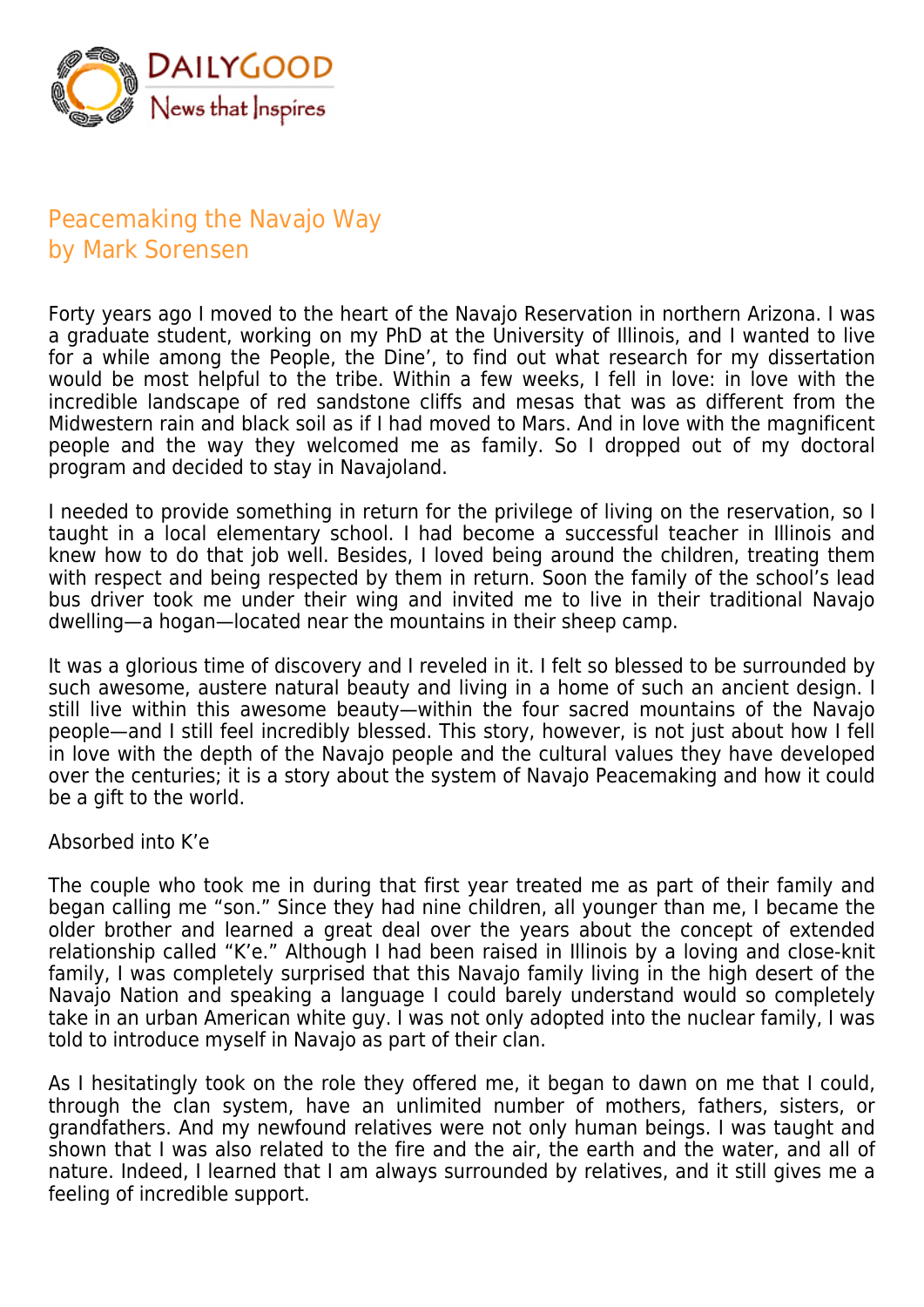Within a few years I was hired as a principal in the first tribally controlled school in the country. I kept learning more about the Navajo culture and language and found it endlessly fascinating because my friends and the people in my community lived it. I was struck by how resilient the people were in spite of the genocide and demeaning educational practices imposed on them by the U.S. government. Of course, there were many obvious problems: alcohol abuse, domestic violence, low levels of education, to name a few. Nevertheless, the people were generally cheerful and generous with one another.

Some 15 years later, I had fully felt the power of K'e—of interrelatedness and kinship—and I had seen many examples of how to be caring and supportive. I was also very fortunate to begin working with a Navajo community leader, Thomas Walker, who had been raised by generations of Peacemakers, and he brought that training to his work with the school.

Traditional Peacemaking is a system of resolving conflicts that Navajos used long before contact with Europeans. It is built upon K'e, and the fundamental idea is to restore relationships and harmony rather than to assign guilt and punishment. Even though the Peacemaking system of justice and healing is foreign to mainstream American culture and the antagonistic nature of the American courts, the tribe has, since the 1980s, made Peacemaking part of the tribal courts. Most intriguing for me was that I was able to learn how the very concept that brought me into my tribal family was also used to make peace in the community.

The Process of Peacemaking

While Navajo Peacemaking shares a number of processes with what is currently called restorative justice, it also has some distinct differences. Here are the seven steps of the process that Thomas Walker brought to our school:

Step 1 A request for spiritual assistance is made. This is often thought of as offering a prayer for the best possible outcome for everyone, but in the Navajo view, it could also be thought of as aligning ourselves with Hozho, the state of harmony and beauty. Thus it is not considered as being of a particular religion, but more accurately affirming the best of who we are as human beings.

Step 2 Everyone present (and this can include relatives and concerned others) identifies how they are connected or related to one another. For Navajos, this includes identifying one's clan and establishing connections with clans of others.

Step 3 The Peacemaker describes the rules of behavior in the session: One person speaks at a time; participants refrain from personal put-downs and focus on talking about one's own feelings rather than judgments about the other person.

Step 4 The participants describe the problem that caused the conflict. The Peacemaker often asks the person who feels most wronged to go first.

Step 5 The Peacemaker guides the discussion to identify areas of common ground, such as everyone's desire to be treated with respect.

Step 6 Specific things are agreed on for each party to do to renew the relationship. These are written down and repeated for all participants to agree to. Heartfelt apologies are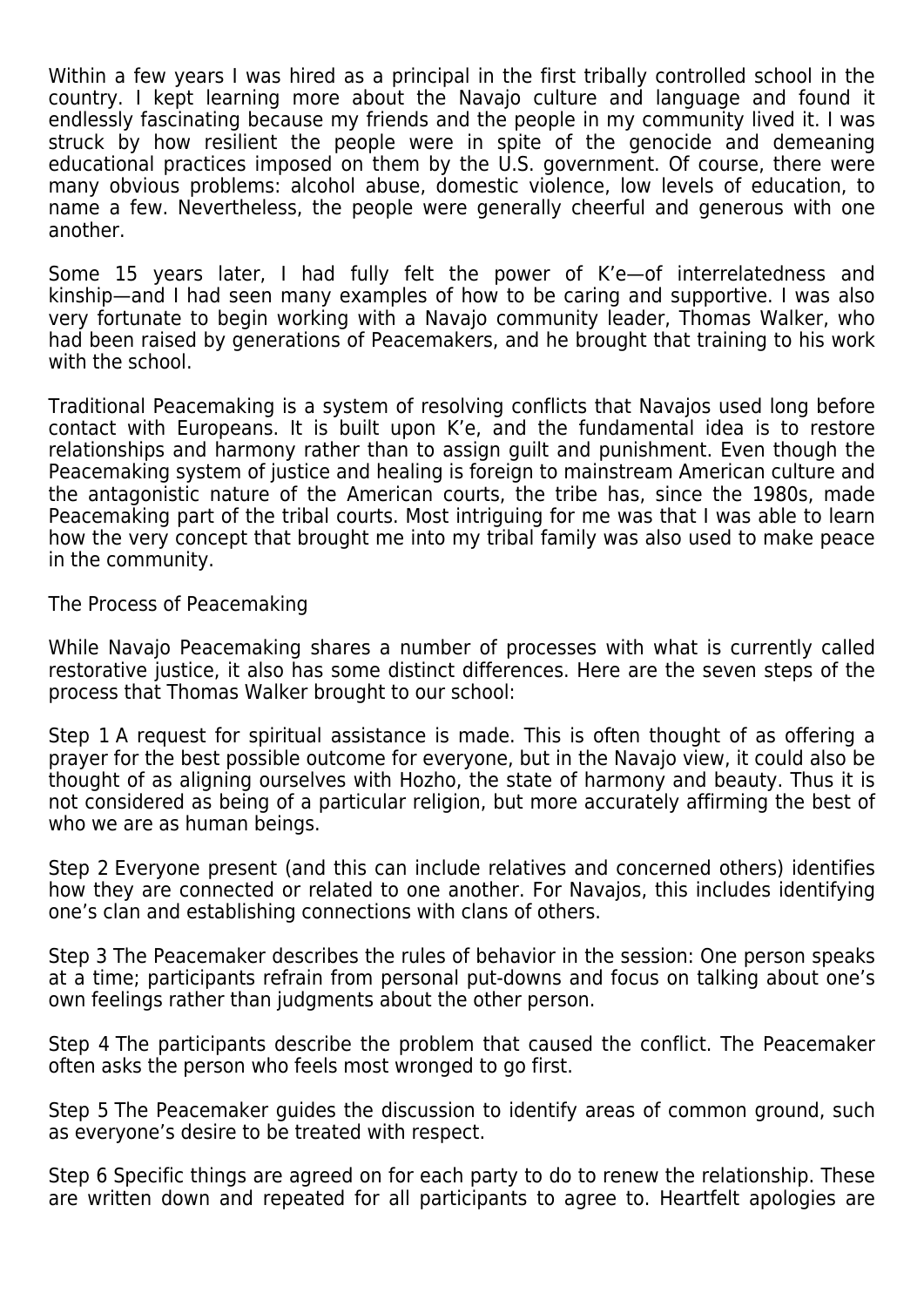often exchanged at this time.

Step 7 A statement of gratitude and appreciation is made for relationships being repaired and moving forward with hope.

Because Peacemaking is uniquely and proudly Navajo, Thomas and I got the idea that it would be an excellent way to build character and resilience among our Navajo youth—a way that would help sustain them in the face of discrimination and injustice. We also thought it was a great skill that young people could use to settle their own conflicts, so we set about teaching both teachers and students how to conduct Peacemaking sessions. As we ventured down this path, however, we realized to our sadness that the values of K'e were no longer being practiced in all Navajo homes. In order for our youth to learn Peacemaking effectively, they first had to learn the underlying values: Respect, Relationship (K'e), Responsibility, and Reverence: what we came to call the 4 R's.

My wife, Kate, and Thomas and I then became determined to build a new school serving Navajo youth that would be founded on Peacemaking principles and values. How we established our off-grid solar-powered school on land that had once been a junkyard is a story in itself. What is important here is that we built the STAR (Service To All Relations) School on principles consistent with Navajo Peacemaking: Respect, Relationship, Responsibility, and Reverence. We determined that everyone in the school from the bus drivers to the smallest child would do our best every day to practice these values. We even developed a rubric for everyone to use to check their own behavior and how they were expressing these values.

## Restoring K'e

Over the years we've learned that the better our staff and students at the STAR School practice these core values, the fewer incidents that require the full-blown traditional Peacemaking. However, there have been situations that demanded the full procedure. In one such incident, a middle school student and his cousin stole a school van and drove it over 100 miles away, where it was vandalized. We had to report the incident to the sheriff, but when I talked with him about the case, he pointed to a thick pile of papers on his desk and said it would probably take a month for him to get to this one. Meanwhile, our student would be in limbo. So I offered to try Peacemaking, and the sheriff agreed: If Peacemaking worked, the sheriff would drop the case. If it didn't, the student would return to the dominant culture's system of justice.

I presented the Navajo youth and his family with these options, and they agreed to try the Peacemaking approach. Thomas, our resident Peacemaker, agreed to run the session. As each person shared how they were related, the young man's stepfather said that he had once stolen a school van and ended up serving six months in jail. The stepfather broke down in tears as he spoke about how awful that experience had been. Then the young man revealed that he took the van because his stepfather had used some very harsh words and told him to leave—and that he was trying to reach his grandmother's place. As the Peacemaking moved into the stage of repairing the relationships, the young man agreed to do 100 hours of service for the school and asked his stepfather to treat him with more kindness and respect. The stepfather, in tears, said that the young man was one of their most responsible children, and he would spend more quality time with him. Checking on the situation a few months later, we discovered that the stepfather and son were setting aside time each week to play ball together and the whole family had become more united.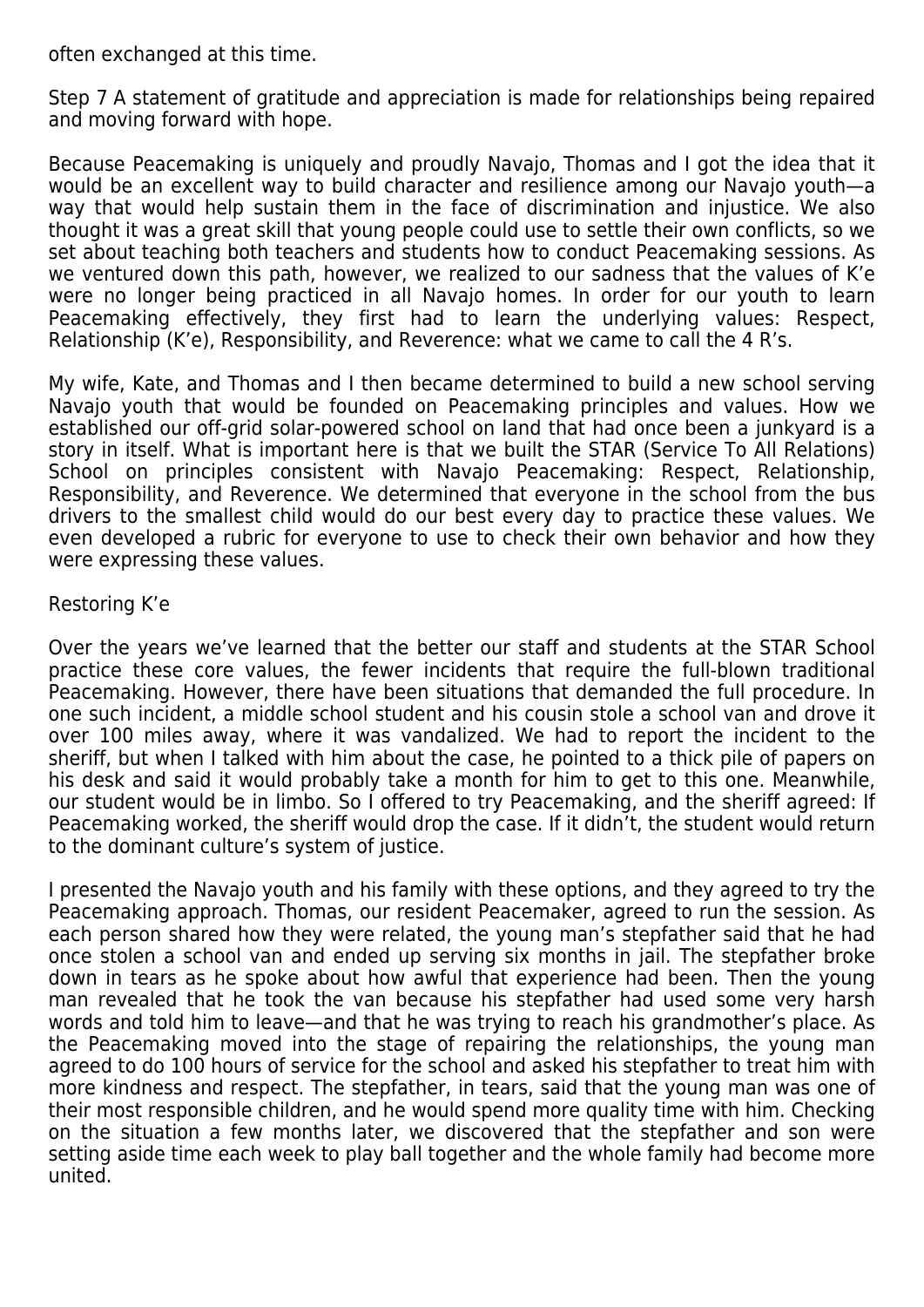Navajo Peacemaking is not focused on determining who is at fault. It is focused on bringing those who have conflicts back into harmonious relationships. In other words, it is more about healing than punishment. Successful Peacemaking generally involves heartfelt regret and apologies—and the truth is, not everyone is willing to get to that point. Some people feel so wronged and harmed that they are not willing to forgive. Some perpetrators are hard-hearted and cannot genuinely express their remorse. However, our experience is that the vast majority of youth are willing and able to take these courageous steps, and for them—and for all of us— traditional Navajo Peacemaking offers a process that can yield remarkable healing.

The STAR School Is Built on Service to All Relations

The STAR School is an off-grid, public charter school located on the southwestern edge of the Navajo Nation in northern Arizona. It is the first of its kind in the country, and our total reliance on renewable energy generated on campus is remarkable. However, it is our efforts to ensure that the school infrastructure and outdoor spaces reflect our focus on all relationships among staff and students and families—as well as our relationship with the cycles of nature—that reveal the heart of the STAR school.

For those who have never lived off-grid with solar and wind power as your only sources of electricity, it may be challenging to visualize how sensitive one can become to the moods of nature. When the day is windy, for example, it is not considered simply a nuisance—because the wind spins the turbines that provide power. Similarly, we are thankful for the cloudy days that bring us rain because our plants are often parched. But we long for the bright, sunny days to return, so our solar panels can be put to use.

A number of other structures around the school campus also help to enhance our relationships with the people and plants that surround us. We built a replica of an ancient Indian amphitheater that is now a National Monument located about 20 miles from our school. The circular gathering place allows the entire student body and faculty to assemble together in a circle. On the walls of the amphitheater we have embedded mosaics made by many of our former students, representing their family clans. At the beginning of every week, the students assemble and greet and acknowledge one another with the Navajo greeting "Ya'at'eeh" (literally, "the universe exists") to make sure that everyone in the school knows they are seen and acknowledged by everyone else.

We have also developed a site under a group of shade trees with some log rounds as seating and some traditional bread ovens to encourage our Navajo elders to feel at home at the school. This place resembles what is known in Navajo as a "cha' ha' oo" or shade house, traditionally used in the summer months as the gathering and cooking area for families. When the harvest season comes around every September, we use this place to encourage Navajo elders to share with the youth their songs and stories about growing traditional Navajo foods. Intergenerational gatherings like this were common when the modern world wasn't such an overwhelming presence, and we see it as a practice that has value for reinforcing relationships among all generations.

The STAR School also has developed a series of greenhouses and cold frames in which students plant, tend, and harvest vegetables—which are then served in our twice-a-week salad bar. Obviously, there are clear benefits in terms of hands-on science lessons, but one of our major goals is to help the students develop a relationship with these growing, living things and what we eat. To deepen this relationship, we also developed a culinary class in which students learn how to cook tasty, nutritious dishes using locally grown